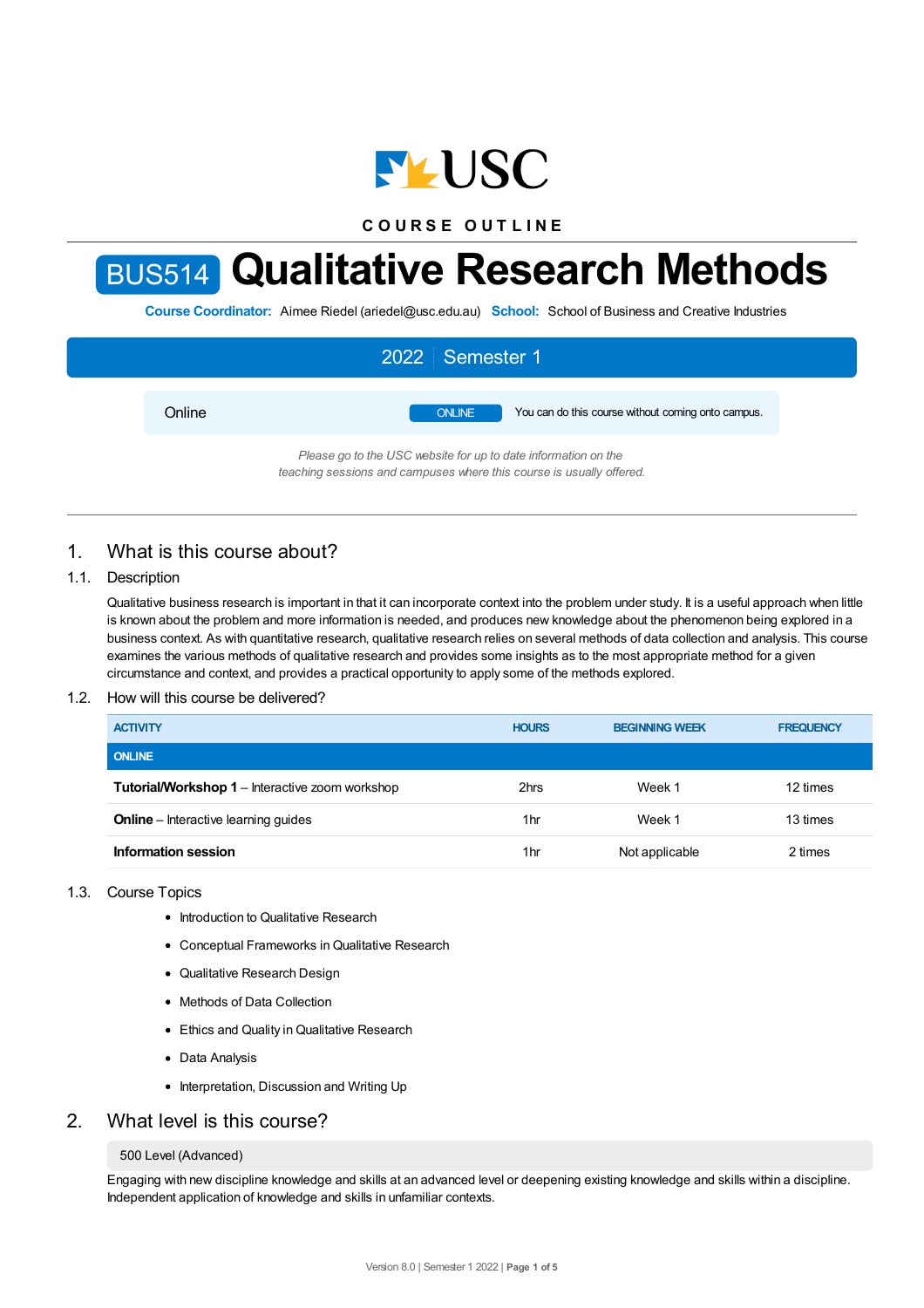# 3. What is the unit value of this course?

12 units

# 4. How does this course contribute to my learning?

|                                                                | <b>COURSE LEARNING OUTCOMES</b>                                              | <b>GRADUATE QUALITIES</b>                                                 |
|----------------------------------------------------------------|------------------------------------------------------------------------------|---------------------------------------------------------------------------|
| On successful completion of this course, you should be able to |                                                                              | Completing these tasks<br>successfully will contribute to<br>you becoming |
|                                                                | Develop understanding of the steps involved in qualitative research.         | Creative and critical thinker                                             |
| $\left( 2\right)$                                              | Identify the best methodology for the selected qualitative research question | Creative and critical thinker                                             |
| $\left(3\right)$                                               | Demonstrate qualitative research skills by completing a written report.      | Creative and critical thinker<br>Engaged                                  |
| $\overline{4}$                                                 | Develop ability to apply qualitative research techniques.                    | Knowledgeable<br>Empowered                                                |
| (5)                                                            | Apply appropriate ethical protocols to qualitative research                  | Ethical                                                                   |

# 5. Am Ieligible to enrol in this course?

Refer to the USC [Glossary](https://www.usc.edu.au/about/policies-and-procedures/glossary-of-terms-for-policy-and-procedures) of terms for definitions of "pre-requisites, co-requisites and anti-requisites".

5.1. Pre-requisites

Enrolled in any honours program or postgraduate coursework program

5.2. Co-requisites

Not applicable

5.3. Anti-requisites

Not applicable

5.4. Specific assumed prior knowledge and skills (where applicable)

Not applicable

# 6. How am Igoing to be assessed?

6.1. Grading Scale

Standard Grading (GRD)

High Distinction (HD), Distinction (DN), Credit (CR), Pass (PS), Fail (FL).

## 6.2. Details of early feedback on progress

Students will be encouraged to actively engage in the workshop discussions and seek formative feedback from the lecturer on a weekly basis.

6.3. Assessment tasks

| <b>DELIVERY</b><br><b>MODE</b> | <b>TASK</b><br>NO. | <b>ASSESSMENT</b><br><b>PRODUCT</b> | <b>INDIVIDUAL</b><br><b>OR GROUP</b> | <b>WEIGHTING</b><br>$\frac{9}{6}$ | <b>WHAT IS THE</b><br><b>DURATION /</b><br>LENGTH? | <b>WHEN SHOULD I</b><br>SUBMIT? | <b>WHERE SHOULD I</b><br><b>SUBMIT IT?</b>                      |
|--------------------------------|--------------------|-------------------------------------|--------------------------------------|-----------------------------------|----------------------------------------------------|---------------------------------|-----------------------------------------------------------------|
| All                            |                    | <b>Written Piece</b>                | Individual                           | 40%                               | $2.000$ words                                      | Week 7                          | <b>Online Assignment</b><br>Submission with<br>plagiarism check |
| All                            | 2                  | <b>Written Piece</b>                | Individual                           | 60%                               | 3.000 words                                        | Week 13                         | <b>Online Assignment</b><br>Submission with<br>plagiarism check |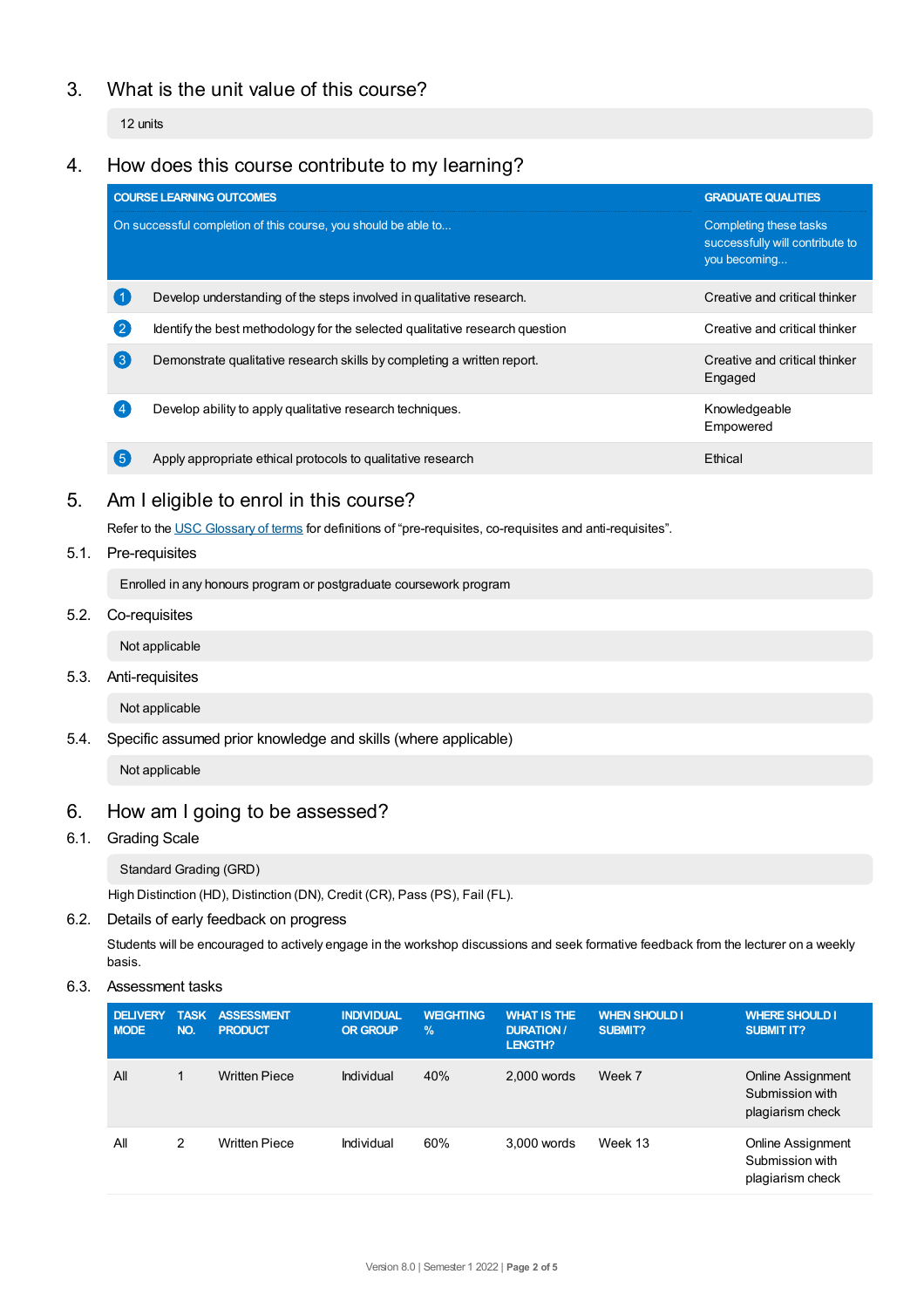| <b>GOAL:</b>     | To develop a research proposal and data collection protocol, providing appropriate rationale and critique.                                                                                                                                                          |                                                                        |                                     |  |  |
|------------------|---------------------------------------------------------------------------------------------------------------------------------------------------------------------------------------------------------------------------------------------------------------------|------------------------------------------------------------------------|-------------------------------------|--|--|
| <b>PRODUCT:</b>  | <b>Written Piece</b>                                                                                                                                                                                                                                                |                                                                        |                                     |  |  |
| <b>FORMAT:</b>   | Students will develop a research proposal which includes justifying the proposed research, developing research<br>questions, discussing a relevant theory/model/framework, justifying the research methodology and design, and developing<br>an interview protocol. |                                                                        |                                     |  |  |
| <b>CRITERIA:</b> | No.                                                                                                                                                                                                                                                                 |                                                                        | <b>Learning Outcome</b><br>assessed |  |  |
|                  | 1                                                                                                                                                                                                                                                                   | Justification of research                                              | 0000                                |  |  |
|                  | 2                                                                                                                                                                                                                                                                   | Development of research aims                                           | 0064                                |  |  |
|                  | 3                                                                                                                                                                                                                                                                   | Application and justification of theory/model/framework                | 064                                 |  |  |
|                  | 4                                                                                                                                                                                                                                                                   | Critique and justification of proposed research methodology and design | 245                                 |  |  |
|                  | 5                                                                                                                                                                                                                                                                   | Development of interview protocol                                      | 46                                  |  |  |
|                  | 6                                                                                                                                                                                                                                                                   | Communication                                                          | $\left[3\right]$                    |  |  |
|                  | 7                                                                                                                                                                                                                                                                   | Academic integrity/referencing                                         | $\left(3\right)$                    |  |  |
|                  |                                                                                                                                                                                                                                                                     |                                                                        |                                     |  |  |

#### **All - Assessment Task 1:** Qualitative Research Proposal and Interview Protocol Development

#### **All - Assessment Task 2:** Qualitative Data Analysis and Interpretation

| <b>GOAL:</b>     | To analyse qualitative data, interpret the results and write up the findings                                                                                                           |                   |  |  |  |
|------------------|----------------------------------------------------------------------------------------------------------------------------------------------------------------------------------------|-------------------|--|--|--|
| <b>PRODUCT:</b>  | <b>Written Piece</b>                                                                                                                                                                   |                   |  |  |  |
| <b>FORMAT:</b>   | Students will analyse qualitative data, explain and justify the data analysis process and interpret the results. They will write<br>up the analysis approach and present the findings. |                   |  |  |  |
| <b>CRITERIA:</b> | No.                                                                                                                                                                                    |                   |  |  |  |
|                  | Summary of research problem and aims<br>1                                                                                                                                              | G                 |  |  |  |
|                  | 2<br>Justification of data analysis approach                                                                                                                                           | 2                 |  |  |  |
|                  | 3<br>Critical and thorough data analysis                                                                                                                                               | 34                |  |  |  |
|                  | Discussion of research findings<br>4                                                                                                                                                   | $\mathbf{1}$ (4)  |  |  |  |
|                  | 5<br>Discussion of research implications                                                                                                                                               | 04                |  |  |  |
|                  | 6<br>Communication                                                                                                                                                                     | $\left(3\right)$  |  |  |  |
|                  | 7<br>Academic integrity/referencing                                                                                                                                                    | $\left( 3\right)$ |  |  |  |
|                  |                                                                                                                                                                                        |                   |  |  |  |

# 7. Directed study hours

A 12-unit course will have total of 150 learning hours which will include directed study hours (including online if required), self-directed learning and completion of assessable tasks. Directed study hours may vary by location. Student workload is calculated at 12.5 learning hours per one unit.

# 8. What resources do I need to undertake this course?

Please note: Course information, including specific information of recommended readings, learning activities, resources, weekly readings, etc. are available on the course Canvas site– Please log in as soon as possible.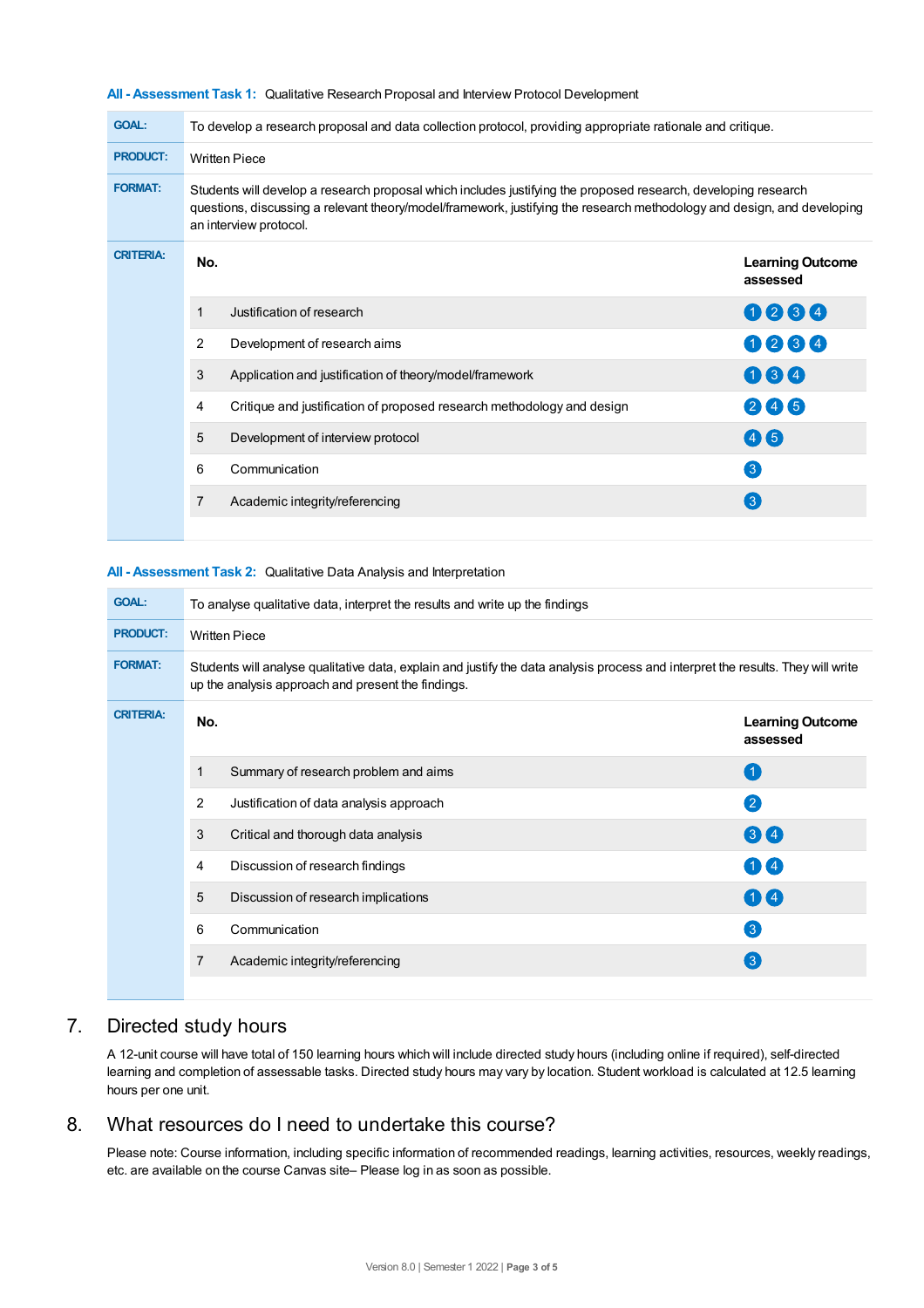## 8.1. Prescribed text(s) or course reader

Please note that you need to have regular access to the resource(s) listed below. Resources may be required or recommended.

| REQUIRED? AUTHOR |                                                                          | YEAR TITLE | <b>EDITION</b> | <b>PUBLISHER</b>                          |
|------------------|--------------------------------------------------------------------------|------------|----------------|-------------------------------------------|
| Required         | Sharon M. Ravitch, Nicole 2020 Qualitative Research<br>Mittenfelner Carl |            | n/a            | <b>SAGE Publications,</b><br>Incorporated |

#### 8.2. Specific requirements

Not applicable

## 9. How are risks managed in this course?

Health and safety risks for this course have been assessed as low. It is your responsibility to review course material, search online, discuss with lecturers and peers and understand the health and safety risks associated with your specific course of study and to familiarise yourself with the University's general health and safety principles by reviewing the online [induction](https://online.usc.edu.au/webapps/blackboard/content/listContentEditable.jsp?content_id=_632657_1&course_id=_14432_1) training for students, and following the instructions of the University staff.

# 10. What administrative information is relevant to this course?

## 10.1. Assessment: Academic Integrity

Academic integrity is the ethical standard of university participation. It ensures that students graduate as a result of proving they are competent in their discipline. This is integral in maintaining the value of academic qualifications. Each industry has expectations and standards of the skills and knowledge within that discipline and these are reflected in assessment.

Academic integrity means that you do not engage in any activity that is considered to be academic fraud; including plagiarism, collusion or outsourcing any part of any assessment item to any other person. You are expected to be honest and ethical by completing all work yourself and indicating in your work which ideas and information were developed by you and which were taken from others. You cannot provide your assessment work to others. You are also expected to provide evidence of wide and critical reading, usually by using appropriate academic references.

In order to minimise incidents of academic fraud, this course may require that some of its assessment tasks, when submitted to Canvas, are electronically checked through Turnitin. This software allows for text comparisons to be made between your submitted assessment item and all other work to which Turnitin has access.

## 10.2. Assessment: Additional Requirements

Eligibility for Supplementary Assessment

Your eligibility for supplementary assessment in a course is dependent of the following conditions applying:

The final mark is in the percentage range 47% to 49.4% The course is graded using the Standard Grading scale You have not failed an assessment task in the course due to academic misconduct

## 10.3. Assessment: Submission penalties

Late submission of assessment tasks may be penalised at the following maximum rate:

- 5% (of the assessment task's identified value) per day for the first two days from the date identified as the due date for the assessment task.

- 10% (of the assessment task's identified value) for the third day - 20% (of the assessment task's identified value) for the fourth day and subsequent days up to and including seven days from the date identified as the due date for the assessment task.

- A result of zero is awarded for an assessment task submitted after seven days from the date identified as the due date for the assessment task. Weekdays and weekends are included in the calculation of days late. To request an extension you must contact your course coordinator to negotiate an outcome.

## 10.4 SafeLISC

USC is committed to a culture of respect and providing a safe and supportive environment for all members of our community. For immediate assistance on campus contact SafeUSC by phone: 07 [5430](tel:07%205430%201168) 1168 or using the [SafeZone](https://www.safezoneapp.com) app. For general enquires contact the SafeUSC team by phone 07 [5456](tel:07%205456%203864) 3864 or email [safe@usc.edu.au](mailto:safe@usc.edu.au).

The SafeUSC Specialist Service is a Student Wellbeing service that provides free and confidential support to students who may have experienced or observed behaviour that could cause fear, offence or trauma. To contact the service call 07 [5430](tel:07%205430%201226) 1226 or email [studentwellbeing@usc.edu.au](mailto:studentwellbeing@usc.edu.au).